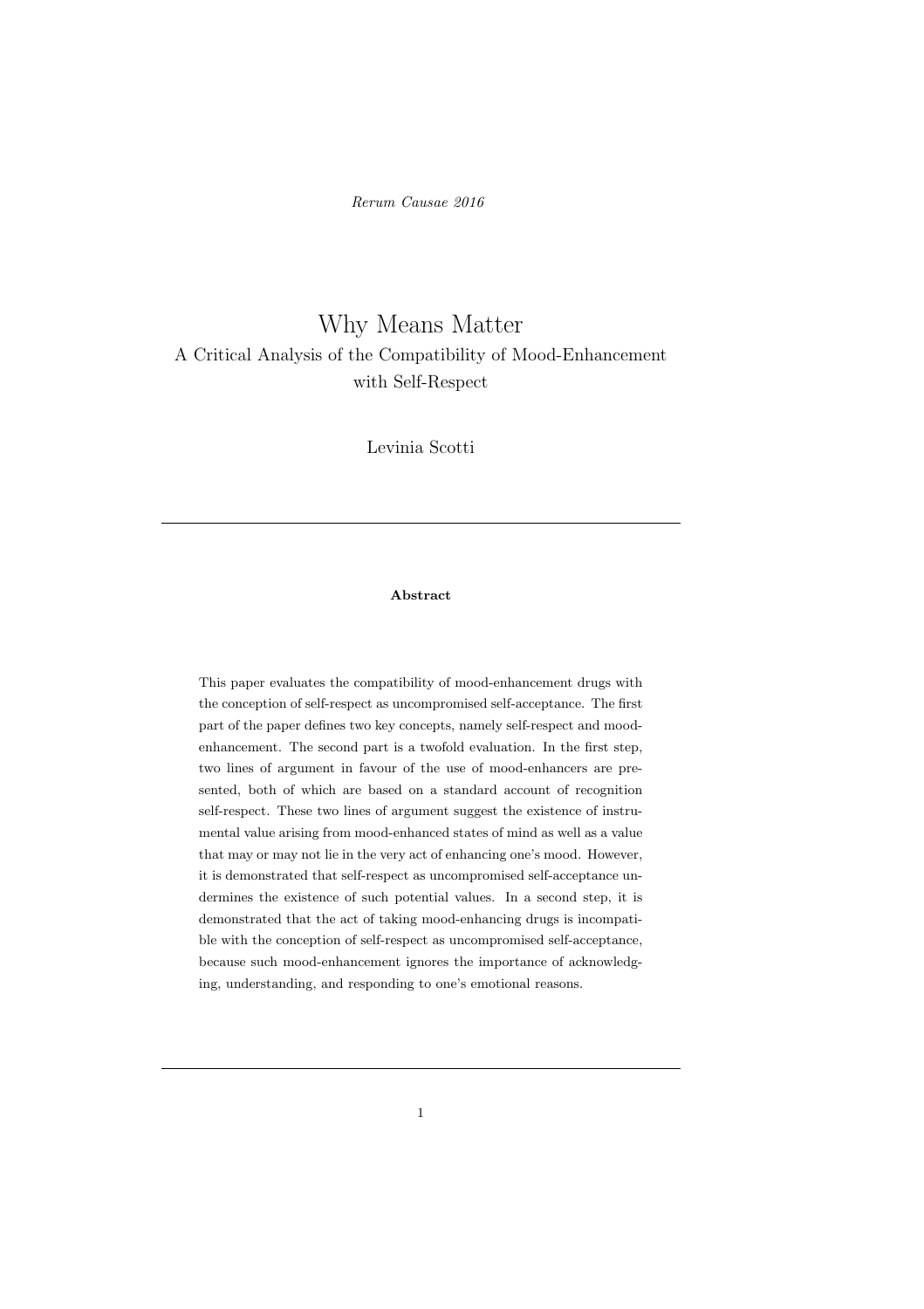## Introduction

Our emotional lives deeply colour our perceptions, experiences and actions. Who has not found themselves in situations in which you have wished for more 'fitting' emotions that would have led you to more desired, or to socially more desirable attitudes and behaviour? In other words, who has not found themselves in a situation in which you wished you could relieve on the spot feelings of anxiety, regret, anger, disappointment, jealousy, or other similar unpleasant and afflictive feelings? But would the availability of such means be itself desirable? Or would such means deprive our life of something of equal or more moral importance?

Recent neuroscientific research and pharmacological developments have made the fulfilment of that very wish possible, demonstrating that the use of selective serotonin reuptake inhibitors (SSRI) can lead to positive, i.e. moodenhancing effects on healthy people.<sup>1</sup> Mood-enhancement has, therefore, provoked a bioethical debate, ranging from discussions focusing on the individual level, to the raising of concerns on a political level (The President's Council on Bioethics 2003; Parens 2007; Savulescu et al. 2011; Beck and Stroop 2015).

The task of this paper is to determine whether or not the use of mood-enhancement drugs is compatible with the conception of self-respect as uncompromised selfacceptance. The analysis is structured as follows: First, I define two key concepts self-respect and mood-enhancement. Second, I develop a twofold evaluation by first presenting one line of argument based on a standard account of recognition self-respect. This standard account can be called upon to support the use of mood-enhancers; and I show that by appealing to such an account an instru-

<sup>&</sup>lt;sup>1</sup> These drugs were originally developed for the treatment of clinical depression and other mental illnesses. Currently there are two kinds of mood-enhancers: First, SSRIs ('moodimproving drugs') that are claimed by users to make them feel more energized, more alert and more able to cope with the world. Second, the class of beta-blocking agents ('memory smoothing drugs'), that ease or reduce bad memories (see President's Council on Bioethics 2003). Some studies have already assessed the effects of SSRI on mood and personality in normal subjects over short periods of a few months or less (Knutson et al.1998; Tse and Bond 2002; Scoppetta et al. 2005.) It is likely that in the future we will have socalled 'euroceuticals', which would be efficient neuromodulators with negligible side effects. Targeting specific (sub-) receptors in neural circuits, such neuroceuticals could create the possibility for dynamic intracellular regulation of individuals' neurochemistry (Lynch 2004).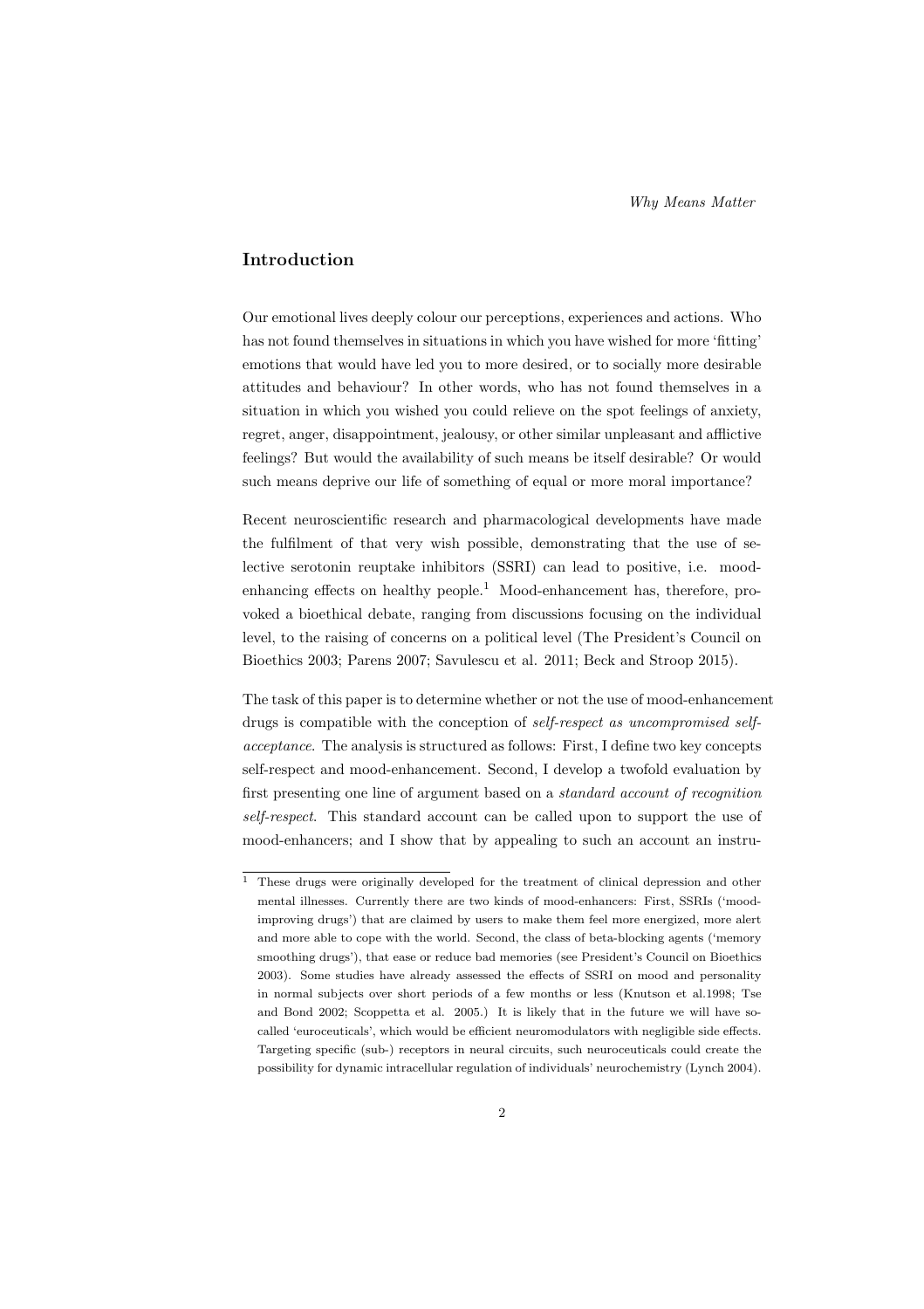mental value can be ascribed to the mood-enhanced state of mind in addition to a value that may or may not lie in the very act of enhancing one's mood. I then turn to the conception of self-respect as uncompromised self-acceptance and highlight the limitations of these two lines of argumentation. Finally, I argue that the use of mood-enhancing drugs is in fact incompatible with selfrespect as uncompromised self-acceptance, since it disregards the importance of acknowledging, understanding, and responding to one's emotional reasons.

## Self-Respect

In order to provide a rough overview of different aspects and tendencies within the academic discussion about self-respect some general distinctions are outlined here.

First of all, a broad differentiation between compromised and uncompromised self-respect can be drawn (Meyers 1995). Someone has compromised self-respect if either the person in question is lacking the attitude to respect herself, or the object of respect (thus the person herself) is, in some regard, $2$  not worthy of (her own) respect. Correspondingly, a person who has both a respecting attitude towards herself and is an object worthy of that very respectful attitude has uncompromised self-respect.

A second widespread distinction drawn within the philosophical literature dealing with self-respect is the distinction between so-called recognition self-respect and appraisal self-respect (Darwall 1977). The standard account of recognition self-respect is marked by three broad ideas, which have their main source in a Kantian school of though:

a) Human dignity: Being worthy of respect in virtue of being a person. This implies having the status of a full and equal member of a moral community (Hill 1973).

b) Appreciation of one's agency: This incorporates the idea of human au-

 $\overline{2}$  E.g. a person having a somewhat racists attitude. With regard to this particular attitude, the person in question has no 'reason' to respect herself for that very attitude. This is, however, not to say that the person has an overall compromised self-respect. It is only the person's racist attitude that is not worthy of her own respect.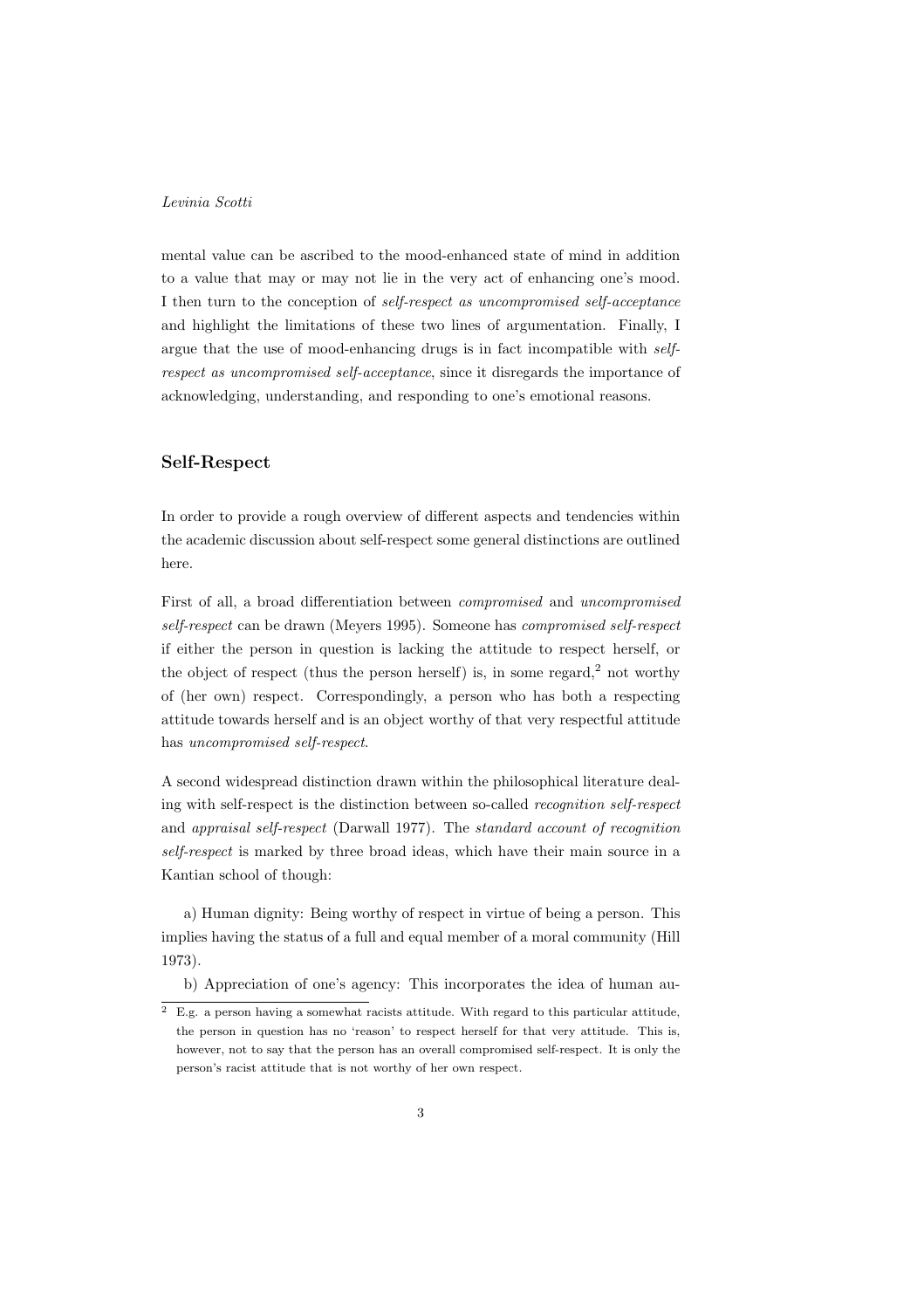tonomy, which, at the same time, implies the necessity of acting responsibly, especially with regard to preserving and manifesting one's dignity (Taylor 1995; Telfer 1968). This, in turn, requires the striving for a life that expresses personal ideals and commitments.

c) Being autonomously self-defining: This expands on the idea of committing oneself to certain standards, which in turn gives expression to a conception of life and the ideals that one values. The pursuit of personal projects thereby expresses a person's identity. People who 'sell out', betray their own values, live inauthentic lives, let themselves be defined by others, or are complacently self-accepting consequently lack this kind of recognition self-respect (Hill 1982).

In contrast to *recognition self-respect*, the notion of *appraisal self-respect* (Darwall 1977; also known as *evaluative self-respect*, as in Dillon 1997) assumes that there exists a different form of self-respect, which is constituted by a person's quality of character and conduct. Following this notion, self-respect is something earned by what we do or become (Dillon 1997). However, as recognition self-respect is a somewhat more fundamental notion, and may often be a precondition for developing and maintaining appraisal self-respect, the focus of this paper will be on considerations grounded on the notion of recognition self-respect.

The standard account of recognition self-respect is a specific understanding of self-respect, which is informed by a particular conception of personhood (Dillon 1992). The argument I advance here finds its source in Robin Dillon's feminist critique of that standard account. Dillon points out a pitfall within this account insofar as she diagnoses that the standard account provides only an abstract and universal understanding of personhood, which conveys an idea of respect for a somewhat 'generalized self' (Benhabib 1986). In such a conception, the very details of our selves seem irrelevant to our intrinsic worth. Thus, for example, insofar as Darwall states that, "... strictly speaking, the object of respect is a fact" (Darwall 1977: 39) he fails to take account of the particularity of a self (Dillon 1992). According to Dillon, such an abstract notion of personhood is likely to undermine the process of self-understanding, although this may be crucial for self-realisation and self-transformation (Dillon 1992: 57). On a more general level, insofar as the standard account does not leave room for valuing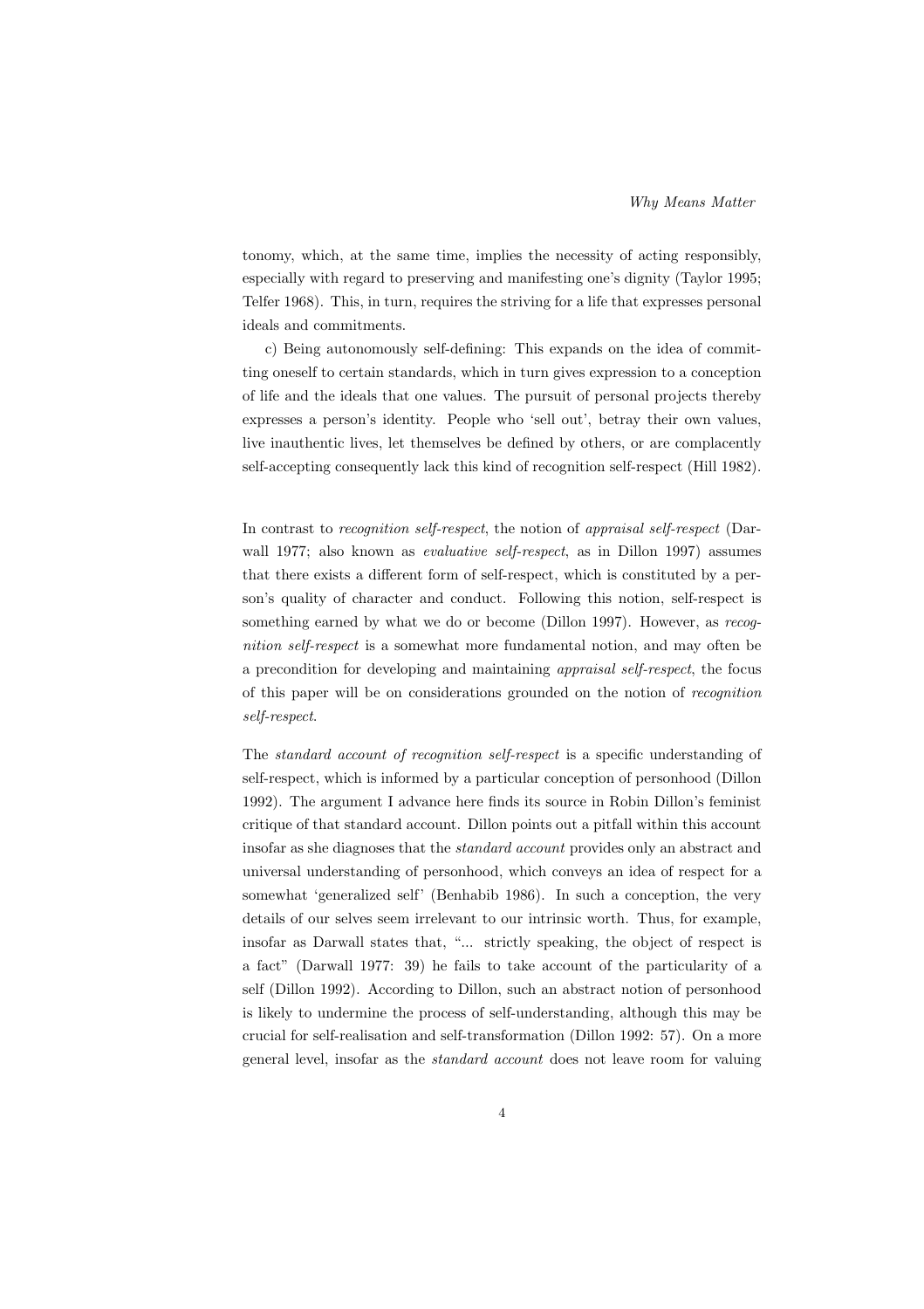individual distinctness and particularity, as well as our affective dimensions and emotional engagement with ourselves, it actually requires that we disrespect (at least very important parts of) ourselves (Dillon 1992).

Facing this severe pitfall within the standard account, I suggest that Dillon's feminist conception of recognition self-respect as self-acceptance is a more suitable account for answering the question of whether or not mood-enhancement is compatible with self-respect. For Dillon, recognition self-respect has to give expression to the idea of respecting and valuing the very details of our personhood. The essence of this account thus consists in a self-accepting attitude, which implies

"[...] to respect our limitedness and imperfection, and thus to attend to and expect others to attend to our needs and frailties. It encourages us to take seriously our complexity and fragmentation, to not reject or ignore our incoherence, but to confront and deal with it, and so to avoid enervating self-deception" (Dillon 1992: 60).

This account of recognition self-respect as self-acceptance is indeed open to critique, which is why some further aspects shall be clarified in what follows. First, with regard to aspect c) of the *standard account*, which emphasises the value of the realisation of individual life plans and the striving for a life that is autonomously and authentically defined by the individual, it can be asked in what sense the standard account actually disregards an individual's particularity. After all, the standard account explicitly points out the importance of individuality. However, in contrast to Dillon's account, it leaves the term empty in the sense that it fails to specify what exactly individuality incorporates except from living in accordance with certain individually defined principles. By explicitly including human imperfection, incoherence and flaws into her account, Dillon 'de-idealises' the self and, at the same time, acknowledges the value of these all-too-human parts of individuality. Secondly, the self-respect as selfacceptance account does not require us to approve of all aspects of ourselves, nor to regard incoherence and fragmentation, for example, as intrinsically valuable (Dillon 1992: 60). Thirdly, this account of self-respect does not discourage, reject or exclude the idea of self-improvement. Actually, it is to the contrary: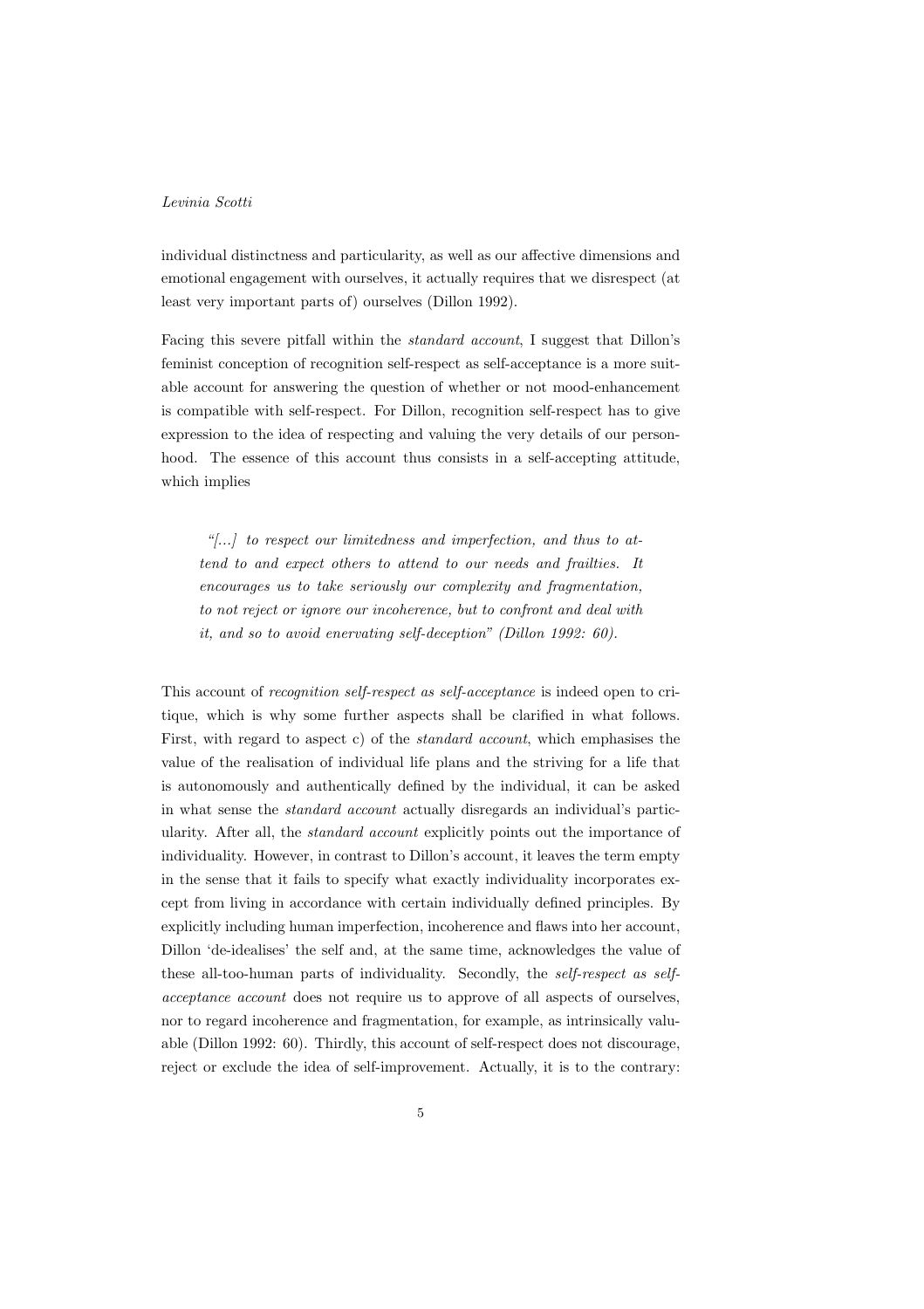accepting instead of ignoring, denying or rejecting our imperfections is an important precondition for self-improvement. For it is only if we are willing to accept the presence of both desired and undesired parts of ourselves that we are able to confront unpleasant ones, and most importantly, to engage and deal with these unpleasant parts. Finally, and for the sake of argument, I assume that the object of respect - the self in question - is not compromised in its worth and therefore self-acceptance is warranted.

The definition of self-respect underlying the following considerations will incorporate two aspects: The distinction between compromised and uncompromised self-respect and the feminist account of recognition self-respect as self-acceptance as proposed by Dillon. Correspondingly, I understand self-respect as uncompromised self-acceptance and self-disrespect as compromised self-acceptance, thereby assuming that only the attitude of self-acceptance is compromised and not the object of acceptance (i.e. respect).

### Mood-Enhancement

According to a very broad definition given by Kahane, moods are "... dispositions that govern one's entire emotional orientation for a certain period" (Kahane 2011: 167). They can be distinguished from feelings and emotions: "Feelings are episodes of consciousness. [...] Emotions are broader behavioural dispositions which include dispositions to have certain feelings, as well as dispositions to behave, think, and attend in certain ways" (Kahane 2011: 167). Precisely because there are these distinct nuances, it is important to underline that the term mood-enhancement is henceforth to be understood as an umbrellaterm incorporating all of these three categories of affective states (Beck & Stroop 2015: 117).

From a descriptive point of view, the term mood-enhancement can be defined relatively unambiguously as "... interventions designed to improve human health beyond what is necessary to sustain and restore good health" (Juengst 2007: 29). On a normative level, however, there is a debate all the more controversial about the specific interpretation of the term 'health'. Due to the difficulty of univocally defining a clear-cut boundary between treatment and enhancement,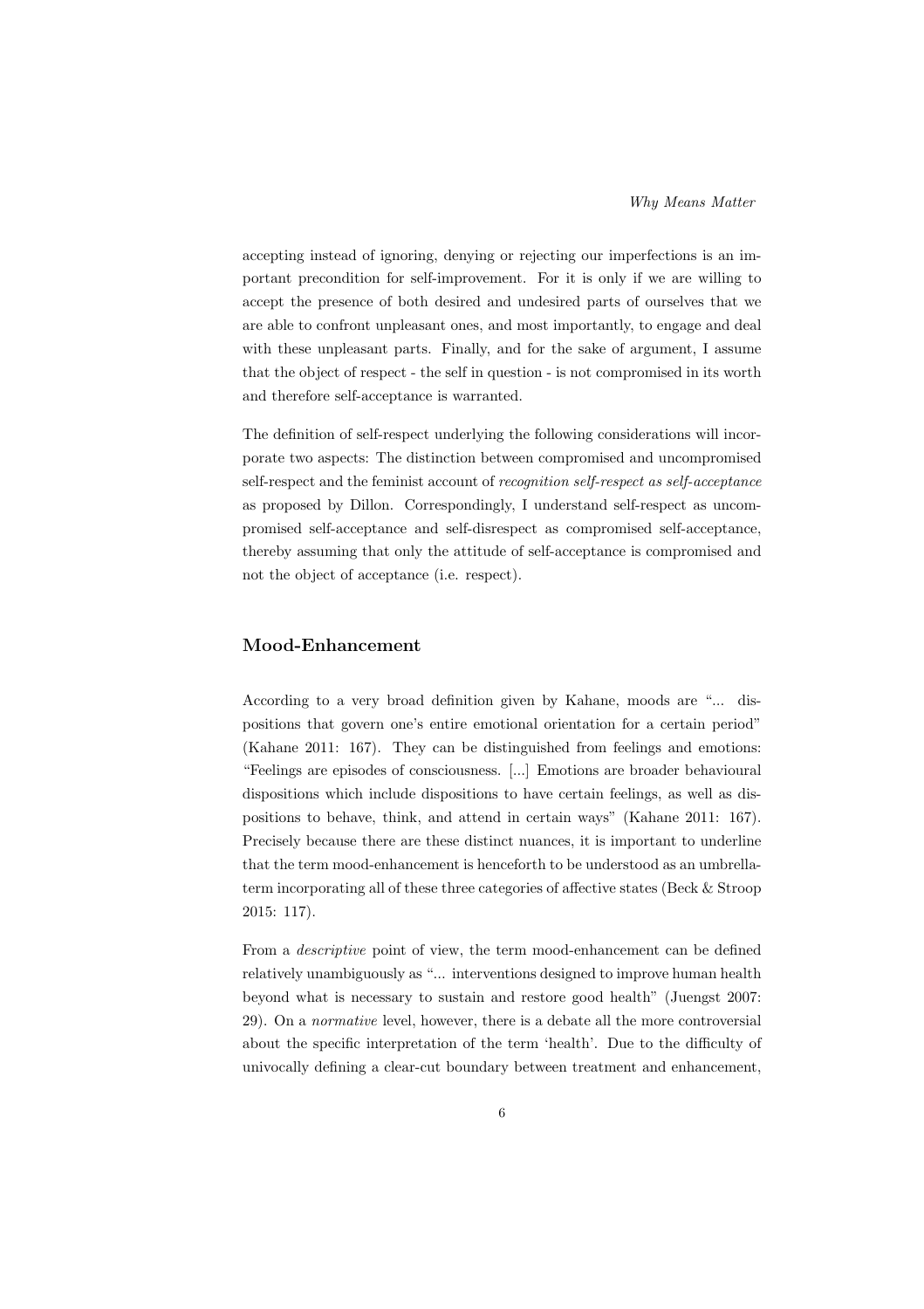there is now a growing literature about the meaning of 'health'<sup>3</sup> as well as the proper goals of medicine.<sup>4</sup>

Against the background of these ambiguities present within the normative debate on enhancement, the following definition of mood-enhancement is exclusively descriptive in scope.<sup>5</sup> In line with the previously given definitions for the terms 'mood' and 'enhancement', I understand the term 'mood-enhancement' henceforth as "... the improvement of feeling, emotion, and mood, beyond what is necessary to sustain or restore good health"<sup>6</sup> (Beck & Stroop 2015: 118).

There is a tension emerging out of a consideration of these two concepts, which essentially consists in the concern that someone taking mood-enhancing drugs may lack a certain respecting (i.e. accepting) attitude towards states of mind that represent natural<sup>7</sup> parts of a healthy emotional life. If, and to what extent this lacking attitude can actually be considered as an instance of compromised self-respect is evaluated in the next sections.

<sup>&</sup>lt;sup>3</sup> There is no universally accepted conception of the exact meaning of health. There is a range from disease-based accounts of health rooted in the idea that health can be defined as 'freedom from disease' to very broad conceptions of health, such as defined by the WHO: Health refers to a "... state of complete physical, mental and social well-being" (e.g. Parens 2007; Juengst 2007).

<sup>&</sup>lt;sup>4</sup> Depending on which concrete account of health is embraced, the proper goals of medicine will vary correspondingly: A very narrow understanding of health ('freedom from disease' account) would imply that a treatment qualifies as enhancement much easier, whereas a very broad understanding of health (see e.g. WHO definition) would necessarily count much more as a mere treatment.

<sup>&</sup>lt;sup>5</sup> This assumes that there is a delineation between treatment and enhancement, which is not uncontroversial. For further discussion of this issue see e.g. Berghmans et al. 2011; Savulescu et al. 2011: 4-7; Parens 2007; Sabin & Daniels 1994: 5-13, Gottschalk-Mazouz & Zurhorst 2007; The President' s Council on Bioethics 2003: 237-242; Walter & Palmers 1997: 110f.

 $^6\;$  Alternatively, there is the term, 'Cosmetic Psychopharmacology' marked by Peter Kramer (1993), who characterises mood-enhancement similarly as the use of drugs to enhance mood and temperament in the absence of illness.

<sup>7</sup> Natural meaning here: within the spectrum of non-clinical emotional states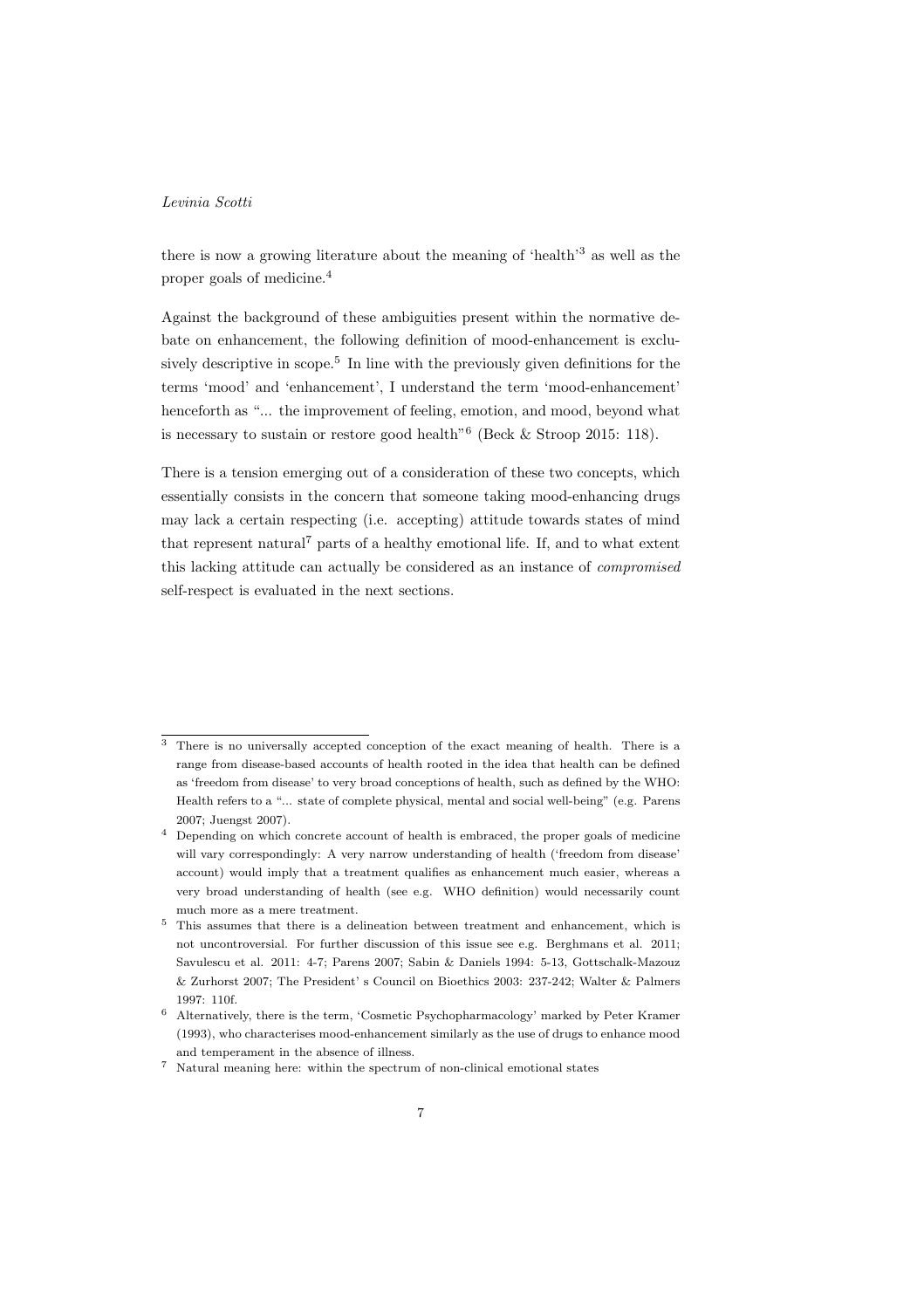Why Means Matter

# A Critical Analysis of the Compatibility of Mood-Enhancement with Self-Respect

Subsequently, I present and challenge two lines of argument in support of the use of mood-enhancement drugs. First, the 'means-to an end' line of argument, stating that the decision to take mood-enhancing drugs is a legitimate means to realizing certain life plans which, in turn, bears a value in terms of the standard account of recognition self-respect. Second, I deal with a line of argument according to which the very act of enhancing one's mood can be considered an expression of a self-respecting attitude in the sense that it is an action of autonomous self-definition.<sup>8</sup> Throughout the presentation of these two arguments. I adopt the perspective of the *standard account* as presented above. The counterarguments following this presentation are based on my definition of self-respect as uncompromised self-acceptance.

Let us consider the following example: There is a young man called Michael who leads a happy relationship with his girlfriend Senna. They are at the point of moving together and everything seems just perfect. However, Michael has always worried about his tendency to get a little possessive. So far, this has never caused him any serious troubles. Yet, after some weeks, he learns that Senna is pregnant from her previous boyfriend. Although Michael is very upset, it is clear to him that this will not cause a break-up, since he feels Senna is 'the one and only' for him - he wants to move in with her, maybe marry her - in short, he wants her to be front and center of his imagined future. Still, Michael realizes that the regular contact with Senna's ex-boyfriend as well as the fact that the child that will be born is not his, will lead him to feel jealous in a way that, so he fears, will eventually destroy their relationship. Now, Michael has heard of a drug that may help him to prevent this very course of events: A drug capable of calming his jealousy, helping him to avoid entering into the maelstrom of his destructive emotions. Considering it the easiest, most effective and safest way to realize his life plan of living in a happy relationship with Senna, one which isn't overshadowed by his jealousy, Michael decides to take the drug. From Michael's point of view, the decision to take the mood-enhancer is motivated and justified

Which is notably valuable for self-respect according to the *standard account of recognition* self-respect.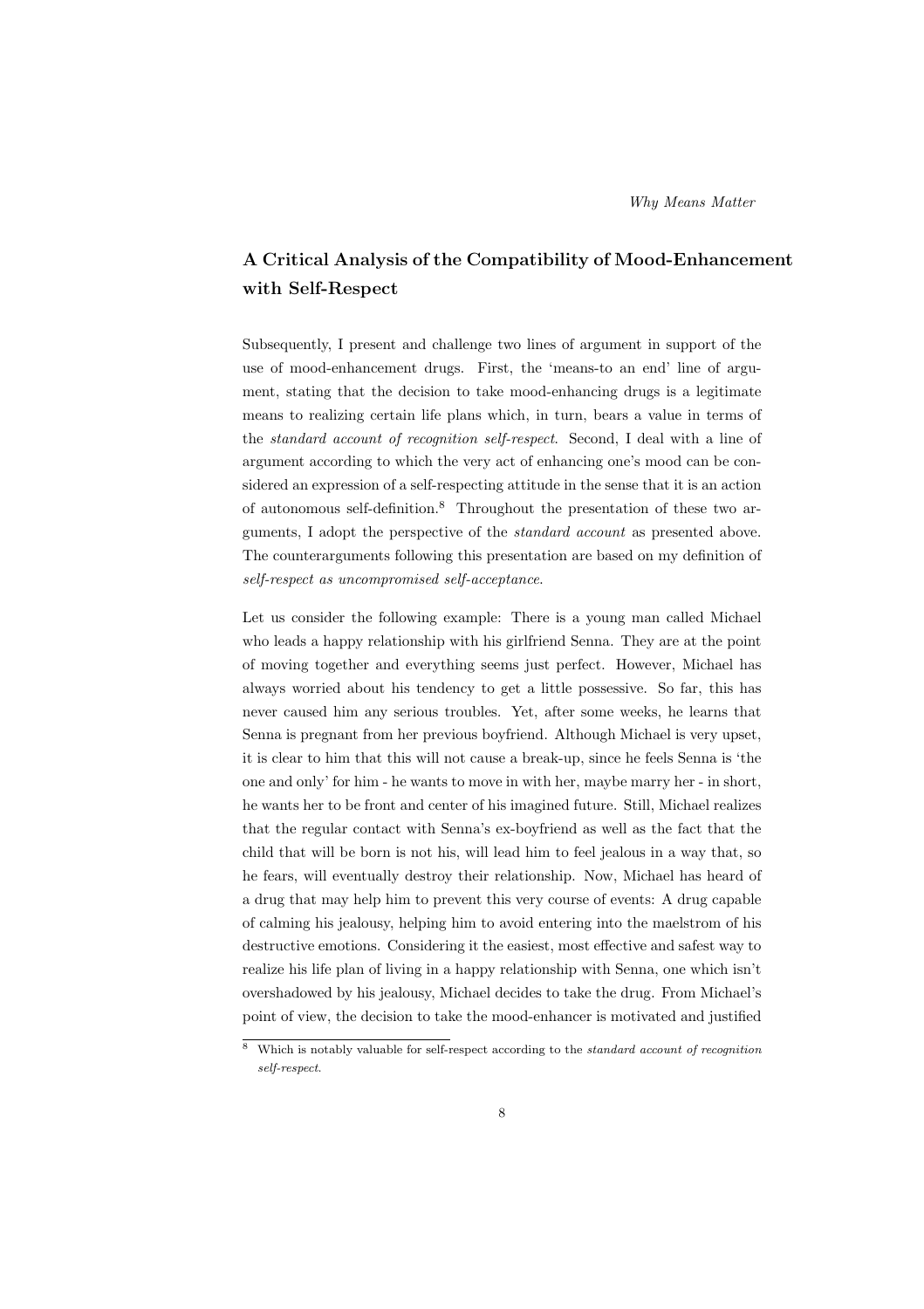by his desire to realize his conception of a lasting relationship: Insofar as the drug prevents Michael from curbing Senna's freedom and well-being with his jealousy, the mood-enhancement drug is a legitimate means to uphold and live in accordance with his ideal of a good relationship.

Michael's decision seems to be in perfect harmony with the standard account of recognition self-respect: He has committed himself to a certain standard, specifically, not to behave jealously, which in turn gives expression to a conception of life and ideals that he values, namely living in a relationship that is not dominated by his jealousy but characterised by mutual trust and understanding. The pursuit of this particular vision of a relationship constitutes a source of self-respect in the sense that it gives expression to Michael's values and beliefs, thus to his individual identity. However, the objective of successfully realizing a personal life plan is not the only aspect to consider. Since the choice of the means, thus the mood-enhancement, is (even if only an instrumental) part of his overall striving, this very means has to be evaluated in terms of its compatibility with a self-respecting attitude, too.<sup>9</sup> Thus, questions arise as to what extend the choice of a particular means affects a person's self-respect. One important concern may lie in the following: the choice of this particular means does, at least to some extent, reflect the way we conceive of ourselves (see Parens 2007: 14; Cole-Turner 2007). In this respect, Michael's decision to a take mood-enhancer in order to overcome his jealousy reveals something about his self-perception and self-valuing (see Parens 2007). Evidently, there is a part of himself that Michael considers to be an obstacle to the realization of a life plan that he values, which, in turn, is valuable in terms of the standard account of recognition self-respect. However, in so far as Michael doesn't reflect upon possible reasons that may have led to his jealousy in the first place, he disre-

<sup>&</sup>lt;sup>9</sup> This argument relies on a somewhat agency-centred account of self-respect, emphasising that all parts of an actions must be attributable to the agent. A 'taking the bad with the good' attitude is not warranted insofar as, for example Korsgaard (2009) would argue, all our actions constitute our identity.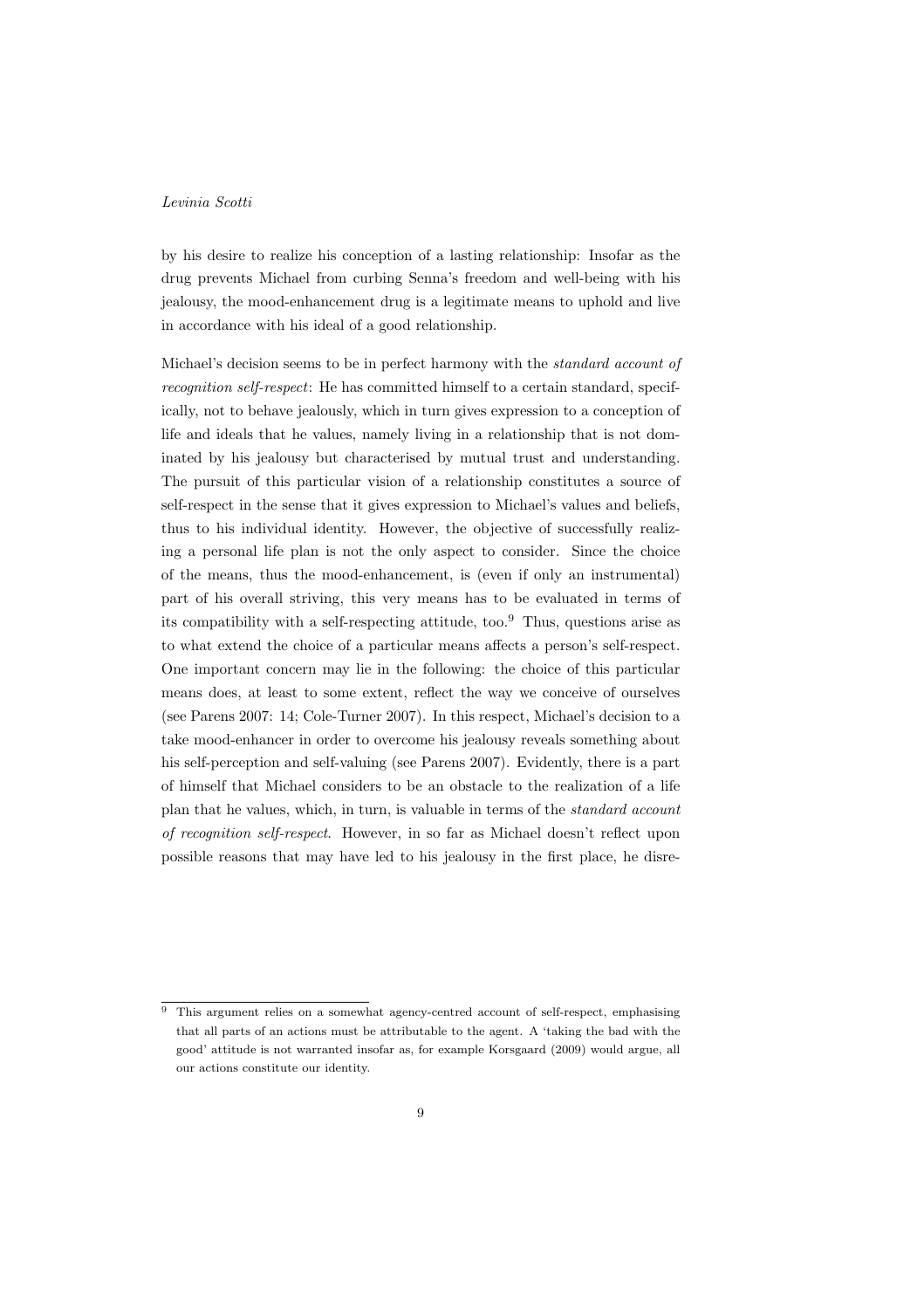gards a particular part of himself. In deciding to take a shortcut<sup>10</sup> that spares him the examination of the reasons, which led to his jealousy, Michael refuses to take himself seriously in the sense that he doesn't respond to reasons that may have caused his jealousy in the first place (Kahane 2011). It is important to emphasise that, on this interpretation, Michael doesn't need any psychological treatment, for Michael enjoys, by assumption, physical and psychological health. He only needs to allow himself to consider the following question: What are the reasons for my jealousy and are they justified? Notably, no matter if Michael actually has justified reasons to be in a certain (unpleasant) emotional state or not, the self-respecting component would lie in the first step: the act of trying to understand himself. This very attempt constitutes what Dillon refers to as self-acceptance. So, to the extent that Michael is not willing to take account of his own emotional reasons with insight and understanding (see Freedmann 2007), his use of mood-enhancing drugs manifests a self-disrespecting attitude and his self-acceptance is thus compromised.

To sum up, depending on the account of self-respect one takes as a basis, there are different aspects of Michael's decision that become relevant in terms of their influence on his self-respect. From a standard account perspective, the realization of life plans reflecting a person's values and ideals constitute an important source of recognition self-respect. From a self-respect as self-acceptance perspective, however, the aspect of taking oneself seriously in the way that we should try to understand the reasons underlying our emotions (Dillon 1992) turns out to cause a serious conflict with regards to the use of mood-enhancers as a means to the end of self-respect, since the very use of that means seems to amount to a self-disrespecting attitude.

There is another potential value that may be derived from the use of mood-

<sup>&</sup>lt;sup>10</sup> The intuition that mood-enhancement constitutes a 'biomedical shortcut' (see Beck & Sroop 2015) is a very common subject of discussion within the bioethical debate on enhancement. For example, The President's Council on Bioethics suggests that mood-enhancers may "... estrange us from the forms of pleasure that depend upon discipline and devotion" (The President's Council on Bioethics 2003: 208). The idea is that certain states of mind, e.g. happiness should be earned and not just achievable by taking a drug. However, this line of argument risks to convey a certain fetishism of pain and suffering that I would like to avoid. As I have argued elsewhere, the engagement with one's (emotional) reasons (see Freedmann 2007) is, in my understanding, a productive undertaking that is perfectly compatible with the desire for self-improvement.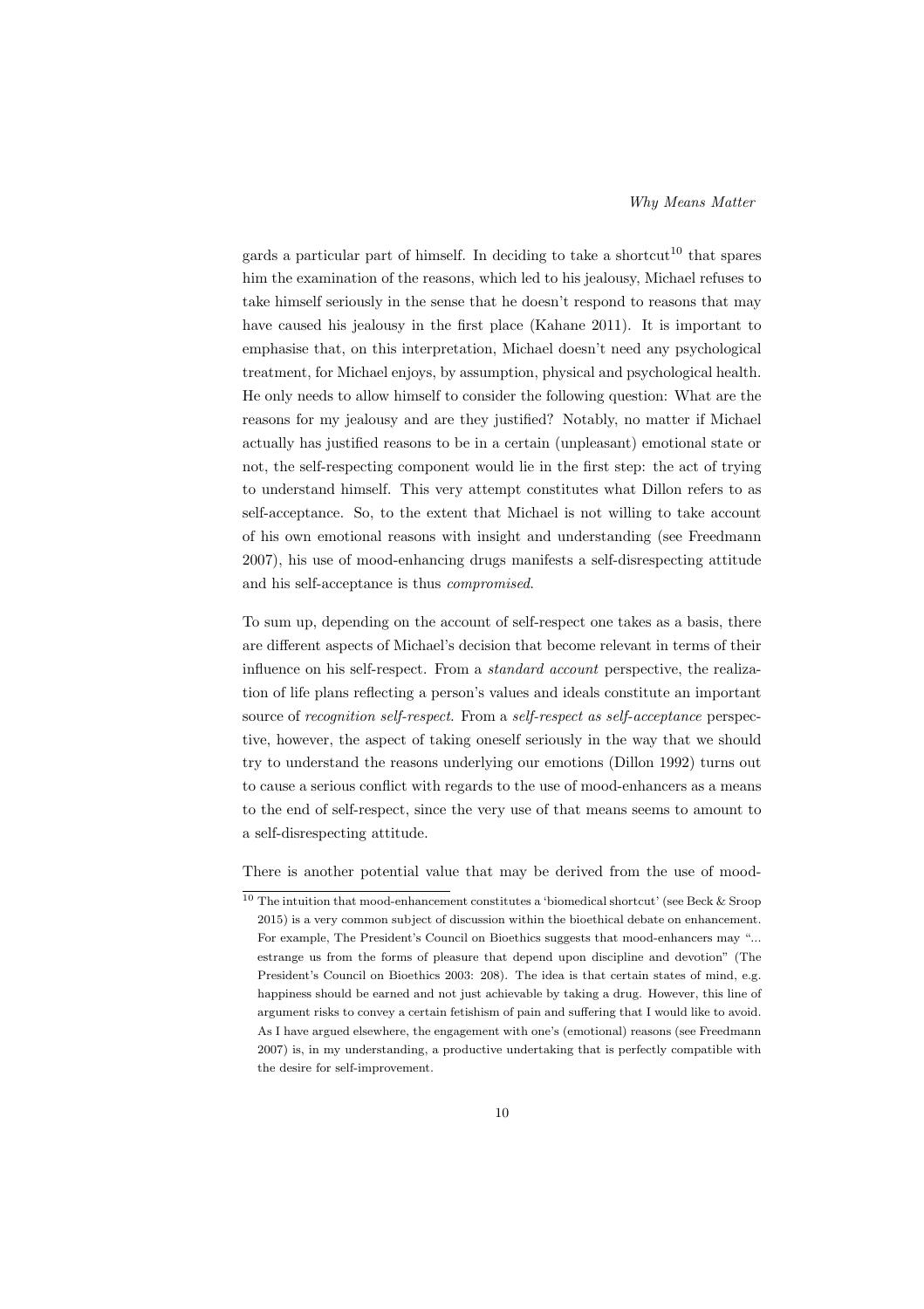enhancers. The underlying provocative question of the following line of argument is: Why should not mood-enhancement be considered as an instance of the most natural human endeavour, namely self-improvement? And why should the conscious, autonomous decision to improve oneself with regard to a particular state of mind, be in any way reprehensible?

These questions become all the more pressing with regard to an aspect of the standard account that underlines the importance of a person's autonomous actions, which, in turn, give expression to certain values and ideals. In that very sense, a person's conscious, autonomous decision to enhance a certain aspect of her emotional life could be understood as an expression of a self-respecting attitude: The person taking mood-enhancing drugs is, when deciding to change herself for the better, actively self-defining; she chooses a way to feel, and with that, at the same time, to live.

However, it remains disputable whether the act of taking mood-enhancers in itself actually expresses such an attitude. Is it really the case that we can actually choose to feel in a certain way? According to the argument just stated, we do. Yet, only in virtue of taking the mood-enhancing drug. The crucial question then is whether this alters the degree of autonomy within the decision. There are two distinct aspects to consider with regard to such a decision.

a) The question of whether the object (the enhanced emotional state) was chosen autonomously.

b) The question of whether the object of choice (the enhanced emotional state) is realized autonomously.

From an empirical point of view, the first aspect may be open to critique. For who is to say that it is not our achievement-oriented society that provokes performance pressure, or our friends, partners, and families with their particular expectations, that trigger our desire to be, as desired, a more disciplined, cheerful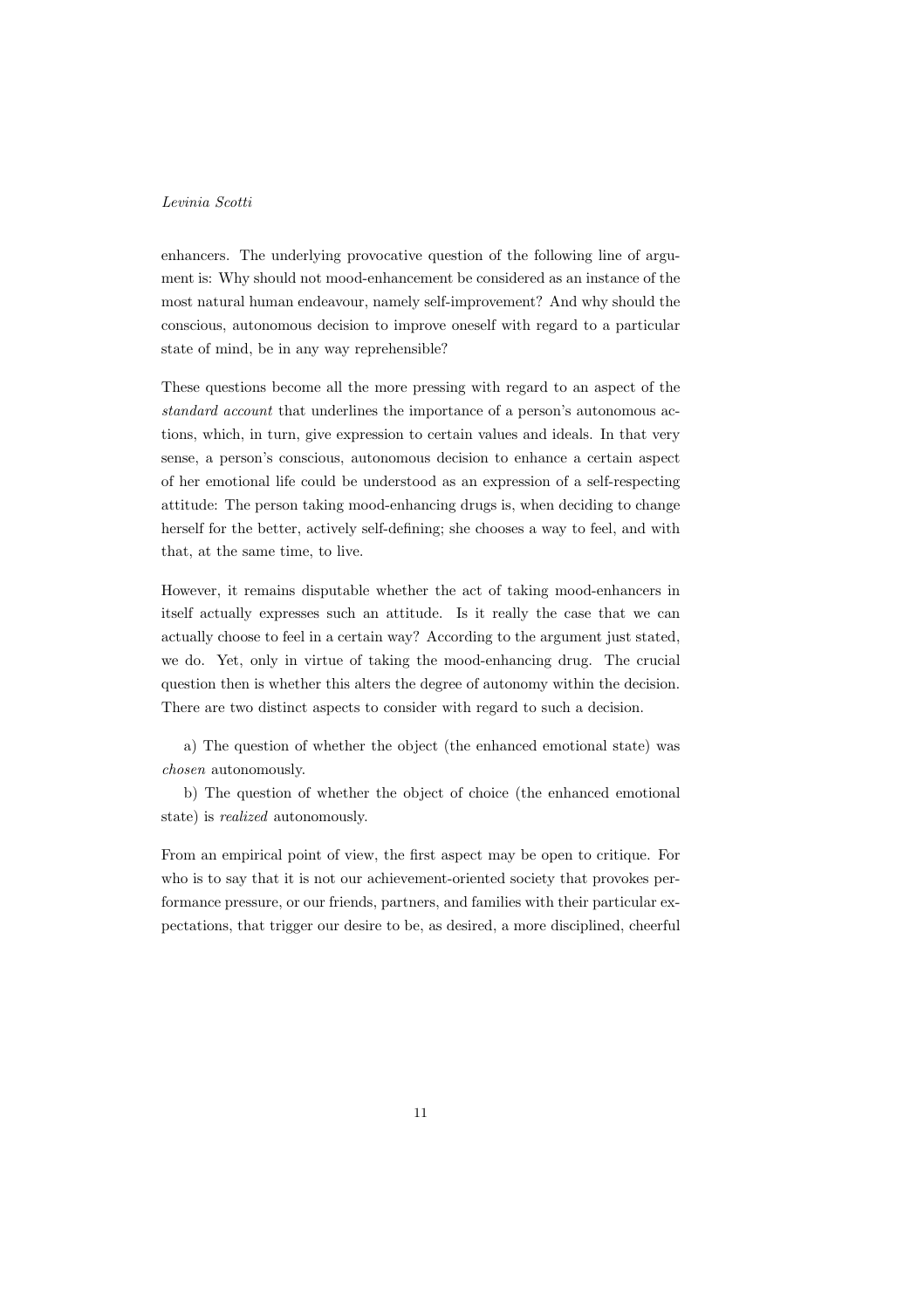or easy-going person?<sup>11</sup> However, these external influences on our preferences, aims, and dreams can never be excluded, as they are inevitably developed and shaped within the context of our environment. Thus, the mere fact that the decision to take mood-enhancing drugs may have been subject to external influences cannot be a sufficient reason to reject the act of taking mood-enhancing drugs. Otherwise one would have to reject any action influenced by external influences on the grounds of self-respect, which would apply to almost any human action. Evidently, this is line of argument cannot serve the purpose of challenging the value of the action of taking a mood-enhancer.

Aspect b), however, raises the question of agency and responsibility present within and after the decision to take a mood-enhancer. The fact that it is the mood-enhancer and not the person herself that causes and defines the emotional state consequently reduces the degree of personal autonomy in the course of that very decision. Again, external influences will always potentially influence, or even cause particular emotional state. However, in contrast to e.g. a pleasant encounter with a friend, a mood-enhancer only constitutes a purely physical cause for a certain emotional state. In that sense, the effect of a moodenhancer can only be explained in mechanistic terms, whereas other external influence that have an impact on our mood, can be explained with reference to certain (emotional) reasons that are inevitably connected to the specific person in question (see Freedmann, 2007). It is thus questionable whether actions taken in a mood-enhanced state are still attributable to the whole person.<sup>12</sup> If this is not the case, how can a person be held responsible for succeeding actions at all? Just because of one initial (assumed) autonomous decision to alter her emotions for the better?

Facing these quite fundamental doubts concerning the degree of autonomy within and after the decision to take mood-enhancers, it remains questionable whether the mere act of taking a mood-enhancement drug can constitute an

 $\frac{11}{11}$  Connected to this objection, there is the question in how far mood-enhancement contributes to a medicalization of normal psychological states leading to other, more desired and socially rewarded psychological states. For further reading see e.g. Cottle 1999; Elliott 2003; Lane 2007; Moynihan & Cassels 2005. For a more general discussion of the dangers associated with the progressive extension of the boundaries of psychiatry and psychopharmacology, see e.g. Berghmans et al. 2011; The President's Council on Bioethics 2003: 261.

<sup>12</sup> For further discussion see: Korsgaard 2009.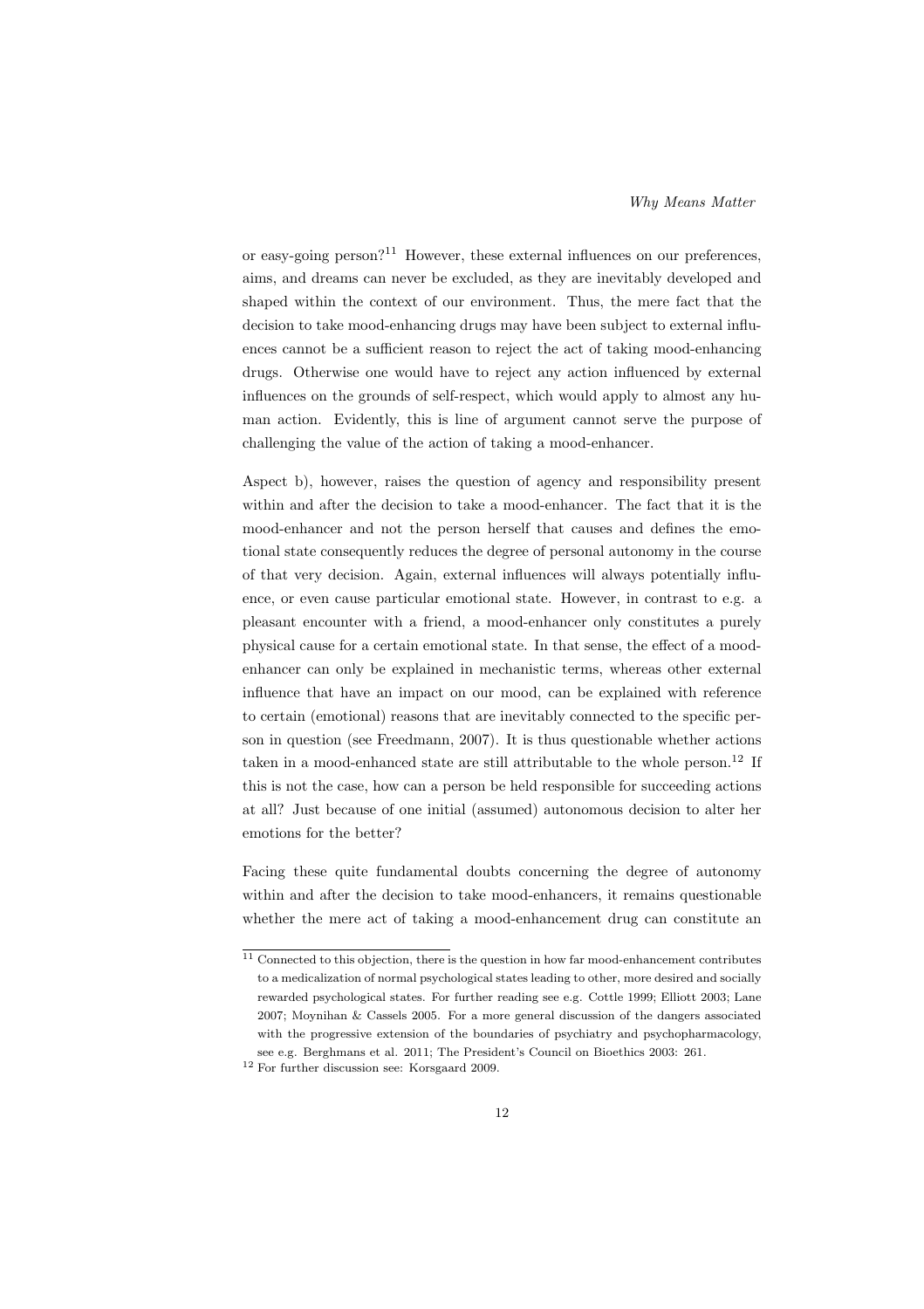expression of a self-respecting attitude. In order to further elaborate on the resulting hypothesis, namely that mood-enhancement is in fact not compatible with a self-respecting attitude, I argue in the following that mood-enhancement represents a manifestation of a self-disrespecting attitude. In order to do so, the example of the jealous Michael shall again serve as illustrative scenario.

As already outlined, Michael is lacking a certain willingness to explore and respond to the reasons that may have caused his disliked state of mind. To the extent that Michael does not want to engage with this particular emotional dimension of his self, he refuses to acknowledge that there may be (justified or unjustified) reasons for his jealous feelings and actions. However, acknowledging that there are reasons that we act upon constitutes a way of valuing ourselves as rational agents (Freedmann 2007). When it comes to emotional reasons, this aspect becomes all the more relevant, since our emotional reasoning,<sup>13</sup> and the resulting state of mind, may be in fact mislead, because our reasoning may be based on false beliefs.<sup>14</sup> The essential implication is that we human beings, as rational agents, should strive for the correction of such false beliefs: "Valuing the fact that we act on reasons means trying to correct mistakes in reasoning with other reasons" (Freedmann 2007: 143).

Beyond that, it is, as already discussed above, also possible that our emotional reasons are in fact completely justified, even though they have caused an unpleasant state of mind. In that case, the use of mood-enhancement drugs would all the more conflict with the conception of uncompromised self-acceptance. In fact, there seems to be no more evident way of unjustified non-acceptance than enhancing a completely justified emotional state. In that very sense, what follows from self-acceptance is not a passive, complacent attitude. Rather it is an active engagement with ourselves, an exploration of maybe very unpleasant and uncomfortable thoughts and feelings. Most of all, however, it is a learning process that is required when we want to get an understanding for the reasons that lie behind our moods and emotions. Respecting ourselves from this

<sup>&</sup>lt;sup>13</sup> Referring here to a broader understanding of reasoning that goes beyond rationality: Emotional reasoning is then to be understood as a train of thought or an attitude that causes a particular state of mind as well as a corresponding way to act. These attitudes and thoughts may be supplied by certain beliefs that are not warranted.

<sup>&</sup>lt;sup>14</sup> Often derived from past bad experiences, that are then projected into the future (see Freedmann, 2007).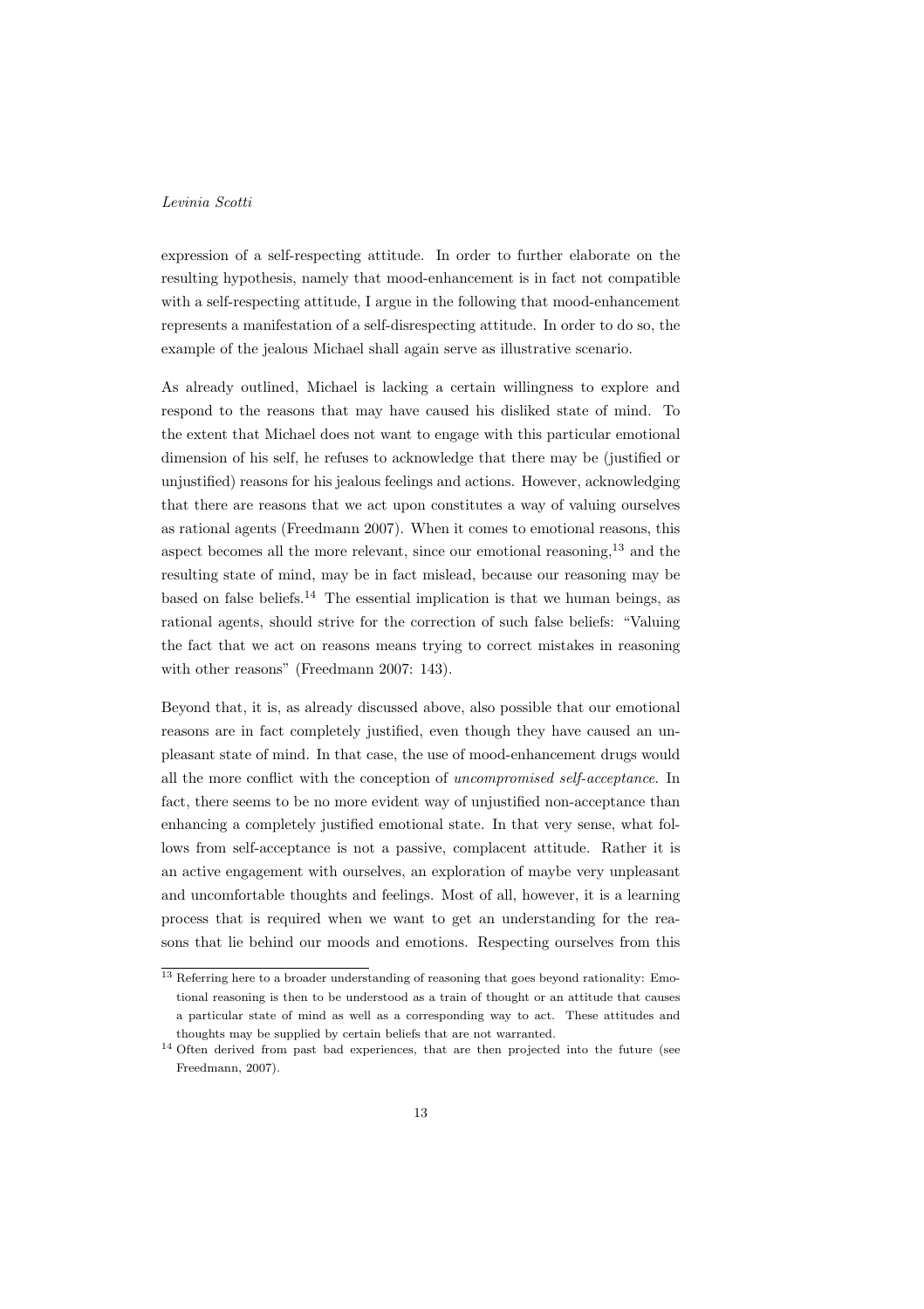perspective of a 'productive' process accompanying self-acceptance is not compatible with mood-enhancement, because the use of mood-enhancers eliminates a person's ability to address potentially false beliefs that may have caused a particular (unpleasant) state of mind. Moreover, it deprives us of the possibility of an important insight, which is that the way we feel may be perfectly justifiable, although very unpleasant. Thus, acknowledging the legitimacy of an unpleasant emotional state is part of uncompromised self-acceptance, too. The argument just presented should also dispel doubts about the compatibility of such an uncompromised self-accepting attitude with self-improvement. As I have demonstrated, it is even the case that such a self-accepting attitude can be understood as a precondition for a productive process of self-understanding and with that for self-improvement. For if we ignore, deny or reject the existence of reasons that have led to a certain emotional state, we won't be able to feel and act upon the right reasons. So, self-improvement is in fact very much based on our ability to get in touch with ourselves (Elliott 2007). Only when we acknowledge that we are worth of being known and understood, not only by others, but especially by ourselves, we can get an understanding of the reasons that have caused an emotional state. And with that we are able to integrate, transform and in the end, change for the better - all by ourselves.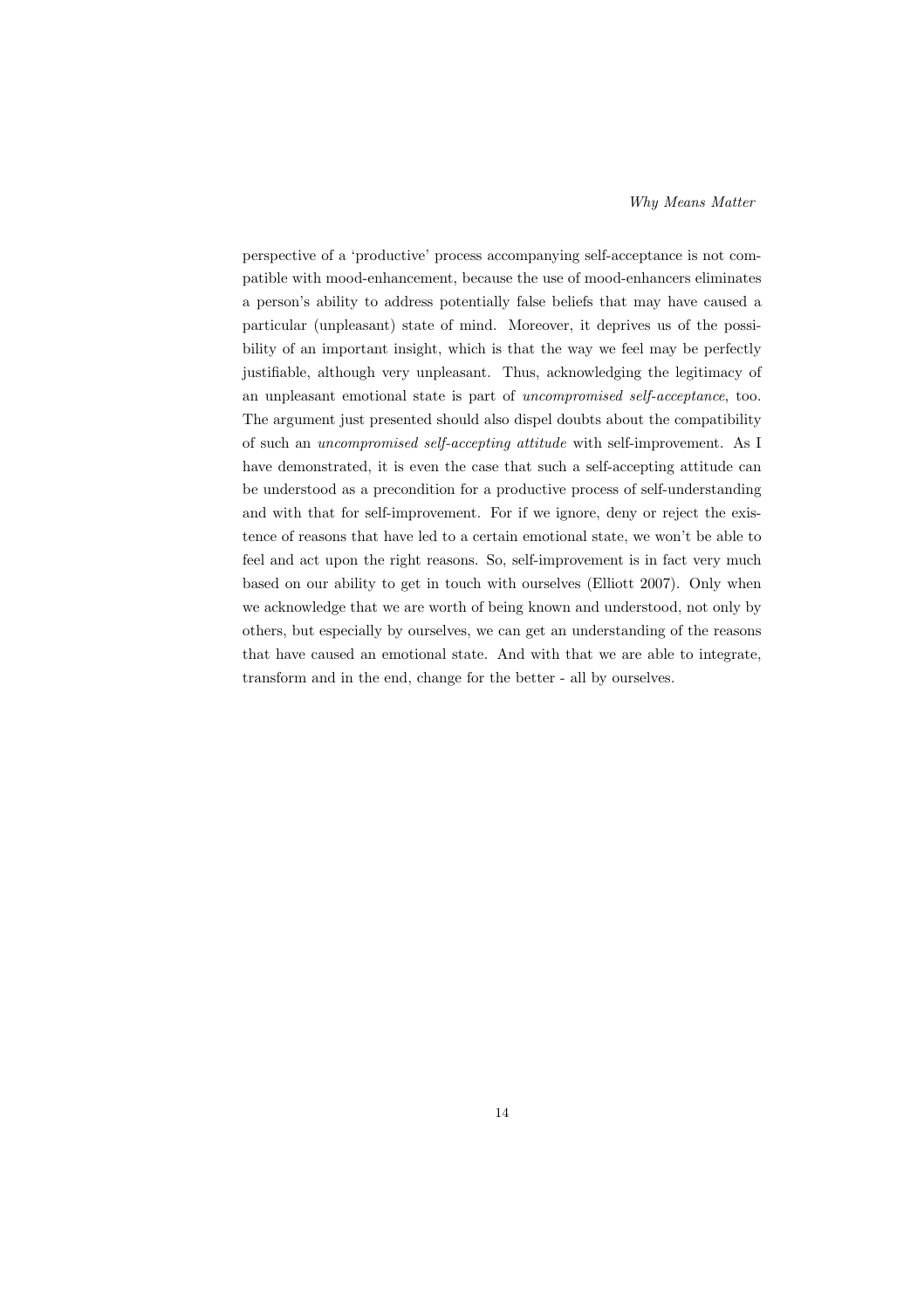## References

- [1] Beck B, Stroop B. A biomedical shortcut to (Fraudulent) happiness? An analysis of the notions of well-being and authenticity underlying objections to mood enhancement. In Well-Being in Contemporary Society 2015 (pp. 115-134). Springer International Publishing.
- [2] Benhabib S. The Generalized and the Concrete Other: The Kohlberg-Gilligan Controversy and Feminist Theory in Feminism As Critique. Praxis international. 1986;5(4):402-24.
- [3] Berghmans R, ter Meulen R, Malizia A, Vos R. Scientific, ethical, and social issues in mood enhancement. Enhancing human capacities. 2011:151-65.
- [4] Cole-Turner R. Do means matter. Enhancing human traits: Ethical and social implications. 1998.
- [5] Council on Bioethics United States. Beyond therapy: biotechnology and the pursuit of happiness; a report of the President's Council on Bioethics. Dana Press; 2003.
- [6] Darwall SL. Two kinds of respect. Ethics. 1977 Oct 1;88(1):36-49.
- [7] Dillon RS. Toward a Feminist Conception of Self-Respect. Hypatia. 1992 Feb 1;7(1):52-69.
- [8] Dillon RS. Self-respect: Moral, emotional, political. Ethics. 1997 Jan 1;107(2):226-49.
- [9] Elliott C. Better than well: American medicine meets the American dream. WW Norton & Company; 2004 Jun 17.
- [10] Elliott C. The tyranny of happiness: Ethics and cosmetic psychopharmacology. Enhancing human traits: Ethical and social implications. 1998:177-88.
- [11] Freedman C. Aspirin for the mind some ethical worries about psychoparmacology.
- [12] Mertens W. Krankheit und Gesundheit. In Freud-Handbuch 2006 (pp. 264- 270). JB Metzler.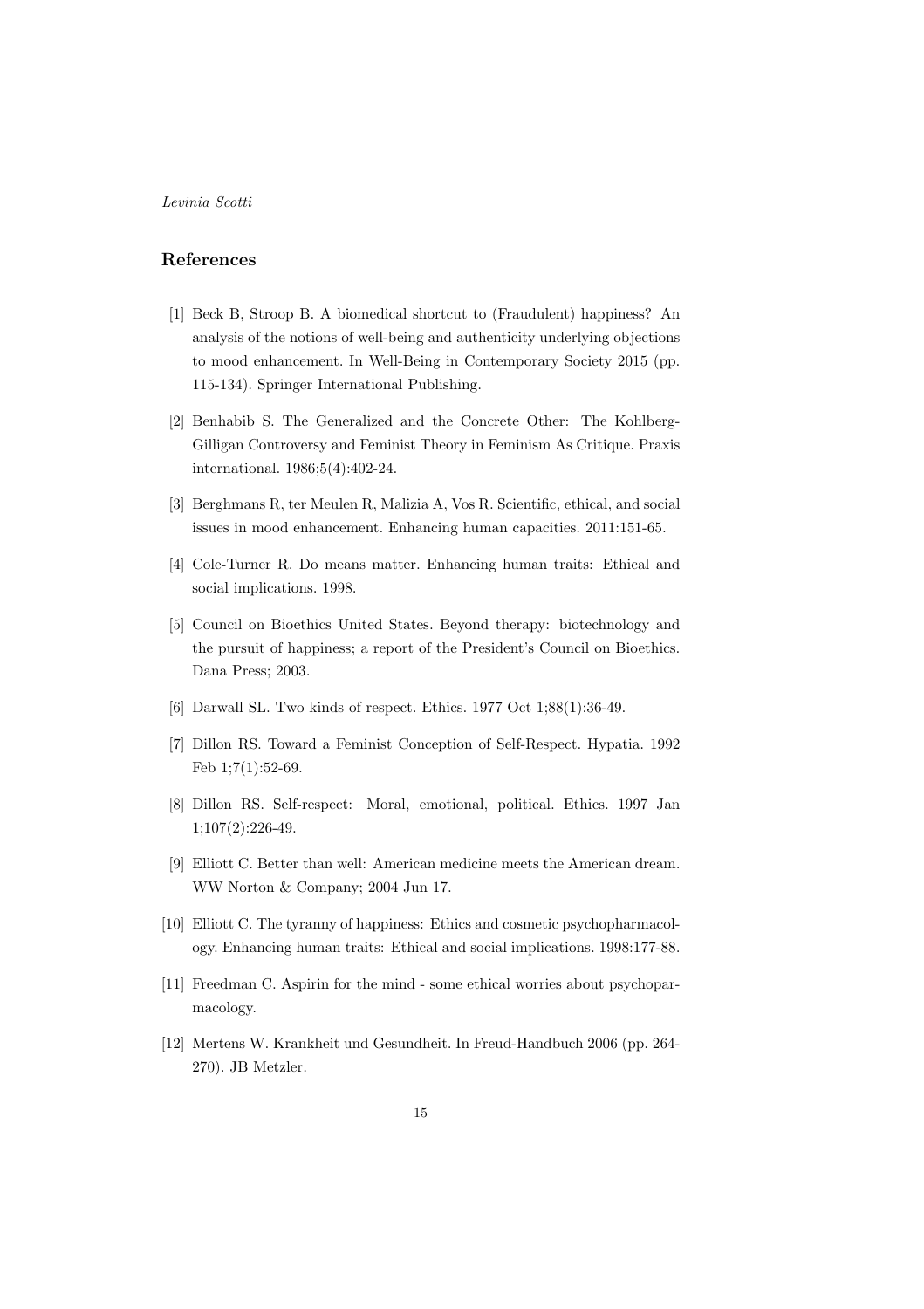- [13] Hill TE. Servility and self-respect. The Monist. 1973 Jan 1:87-104.
- [14] Hill TE. Self-respect reconsidered. Tulane Studies in Philosophy. 1982 Jul 1;31:129-37.
- [15] Juengst ET. What does enhancement mean. Enhancing human traits: Ethical and social implications. 1998.
- [16] Kahane G. Reasons to feel, reasons to take pills. Enhancing human capacities. 2011:166-78.
- [17] Knutson B, Wolkowitz OM, Cole SW, Chan T, Moore EA, Johnson RC, Terpstra J, Turner RA, Reus VI. Selective alteration of personality and social behavior by serotonergic intervention. American Journal of Psychiatry. 1998 Mar 1.
- [18] Korsgaard CM. Self-constitution: Agency, identity, and integrity. Oxford University Press, USA; 2009.
- [19] Kramer PD. Listening to prozac.
- [20] Lane C. Shyness: How normal behavior became a sickness. Yale University Press; 2008.
- [21] Lynch Z. Neurotechnology and society (2010 2060). Annals of the New York Academy of Sciences. 2004 May 1;1013(1):229-33.
- [22] Meyers DT. Self-respect and autonomy. Dillon RS (ed). 1995:218-50.
- [23] Michelle C. Selling shyness. How doctors and drug companies created the "social phobia" epidemic. New Repub. 1999:22-9.
- [24] Parens E. Is better always good?: The enhancement project. Hastings Center Report. 1998 Jan 2;28(1):s1-7.
- [25] Sabin JE, Daniels N. Determining "medical necessity" in mental health practice. Hastings Center Report. 1994 Nov 12;24(6):5-13.
- [26] Savulescu J, ter Meulen R, Kahane G, editors. Enhancing human capacities. John Wiley & Sons; 2011 May 12.